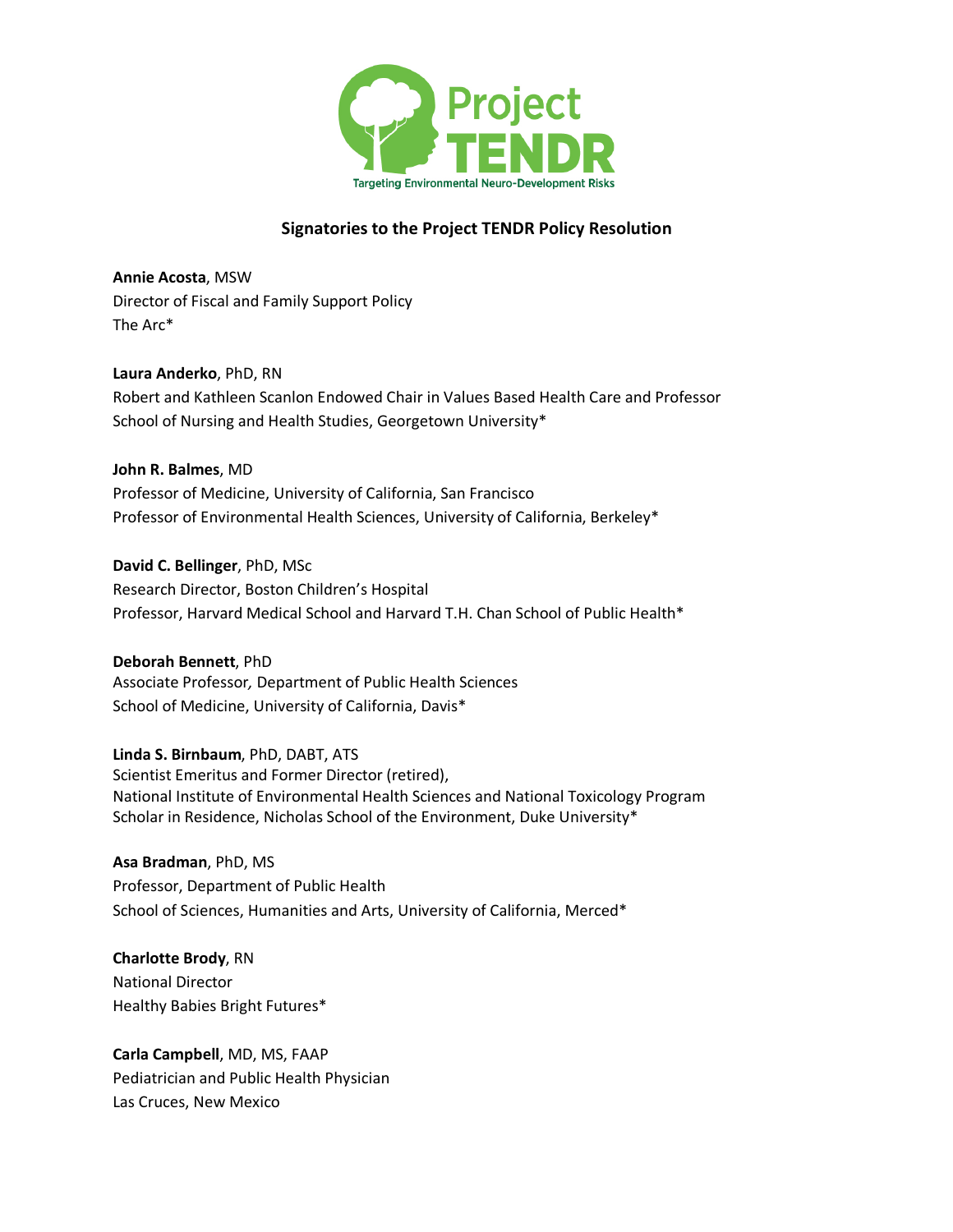### **Aimin Chen**, MD, PhD

Professor of Epidemiology, Department of Biostatistics, Epidemiology and Informatics (DBEI) Center of Excellence in Environmental Toxicology (CEET) Perelman School of Medicine, University of Pennsylvania\*

### **Jeanne A. Conry**, MD, PhD

President, The Environmental Health Leadership Foundation Past President, The American College of Obstetricians and Gynecologists President-elect, The International Federation of Gynecology and Obstetrics\*

**Nathaniel DeNicola**, MD, MSHP, FACOG Physician, Johns Hopkins Medicine\*

**Kristie Ellickson**, PhD Research Scientist Minnesota Pollution Control Agency\*

**Stephanie M. Engel**, PhD Professor, Department of Epidemiology Gillings School of Global Public Health, University of North Carolina, Chapel Hill\*

**Brenda Eskenazi**, PhD, MA Brian and Jennifer Maxwell Endowed Chair in Public Health University of California, Berkeley\*

**Daniele Fallin**, PhD Sylvia and Harold Halpert Professor and Chair, Dept. of Mental Health Director, Wendy Klag Center for Autism and Developmental Disabilities Johns Hopkins University\*

**Eve Gartner**, JD Managing Attorney, Toxic Exposure & Health Program Earthjustice\*

## **Robert M. Gould**, MD

Associate Adjunct Professor, Program on Reproductive Health and Environment University of California, San Francisco School of Medicine Past President, Physicians for Social Responsibility\*

#### **Tracy Gregoire**

Healthy Children Project Director Learning Disabilities Association of America Investor and Market Strategies Advisor, Coming Clean\*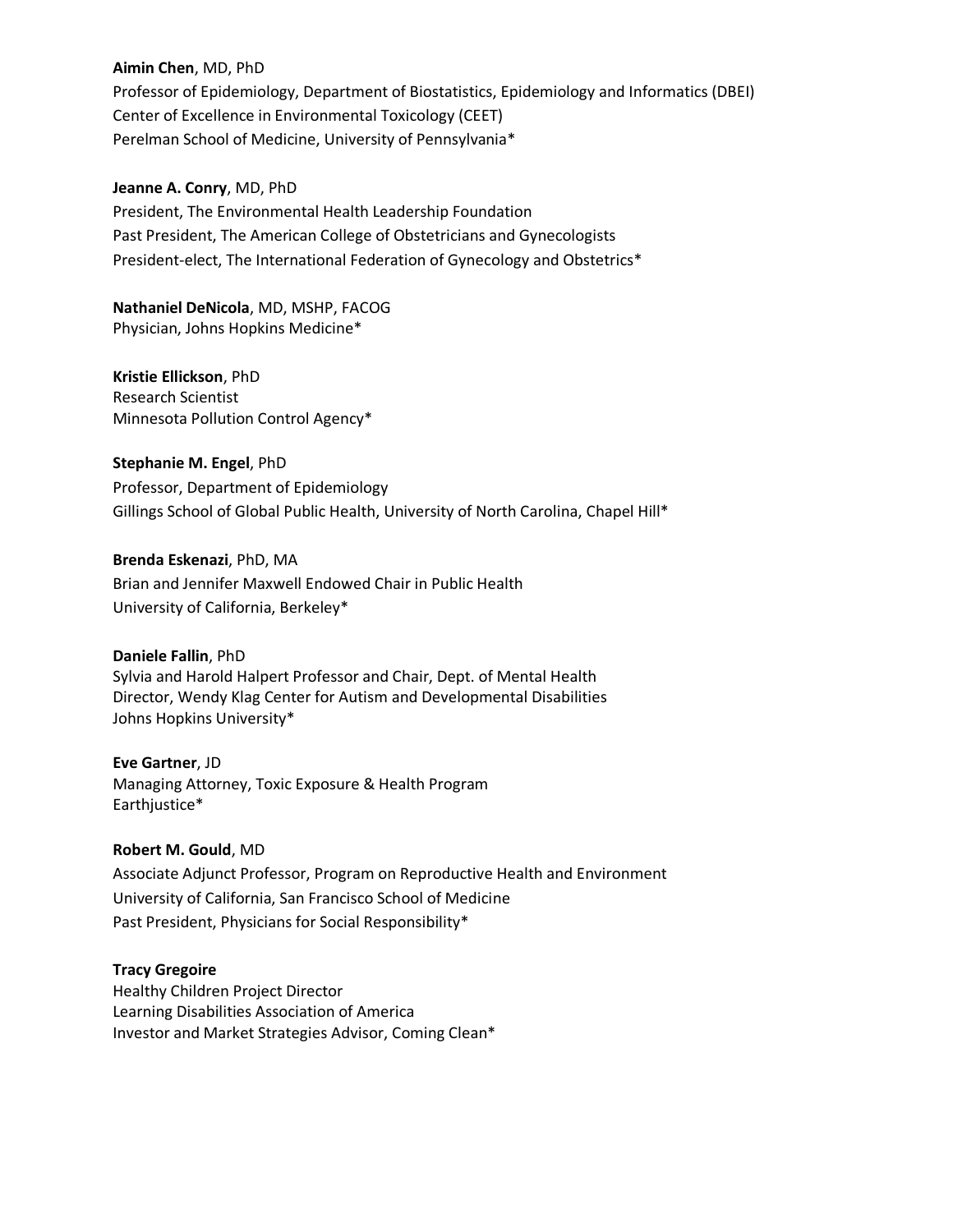#### **Alycia Halladay**, PhD

Chief Science Officer Autism Science Foundation Adjunct, Department of Pharmacology and Toxicology, Rutgers University\*

### **Russ Hauser**, MD, ScD, MPH

Chair, Department of Environmental Health Frederick Lee Hisaw Professor of Reproductive Physiology Professor of Environmental and Occupational Epidemiology Harvard T.H. Chan School of Public Health Professor of Obstetrics, Gynecology and Reproductive Biology, Harvard Medical School\*

## **Irva Hertz-Picciotto**, PhD

Director, Environmental Health Sciences Core Center Professor and Vice Chair for Research, Department of Public Health Sciences MIND Institute Program on Epidemiology of Autism and Neurodevelopment University of California, Davis\*

**Deborah Hirtz**, MD Professor, Neurological Sciences and Pediatrics University of Vermont School of Medicine\*

**Katie Huffling**, RN, MS, CNM, FAAN Executive Director Alliance of Nurses for Healthy Environments

#### **Margaret R. Karagas**, MS, PhD

Professor & Chair, Department of Epidemiology Director, Children's Environmental Health & Disease Prevention Research Center Geisel School of Medicine, Dartmouth College\*

**Philip J. Landrigan**, MD, MSc, FAAP Director, Global Public Health Program Director, Global Observatory on Pollution and Health Professor of Biology, Schiller Institute for Integrated Science and Society Boston College\*

**Bruce P. Lanphear**, MD, MPH Investigator, BC Children's Hospital Research Institute Professor of Health Sciences Simon Fraser University\*

**Arthur Lavin**, MD, FAAP Associate Clinical Professor of Pediatrics Case Western Reserve University School of Medicine\*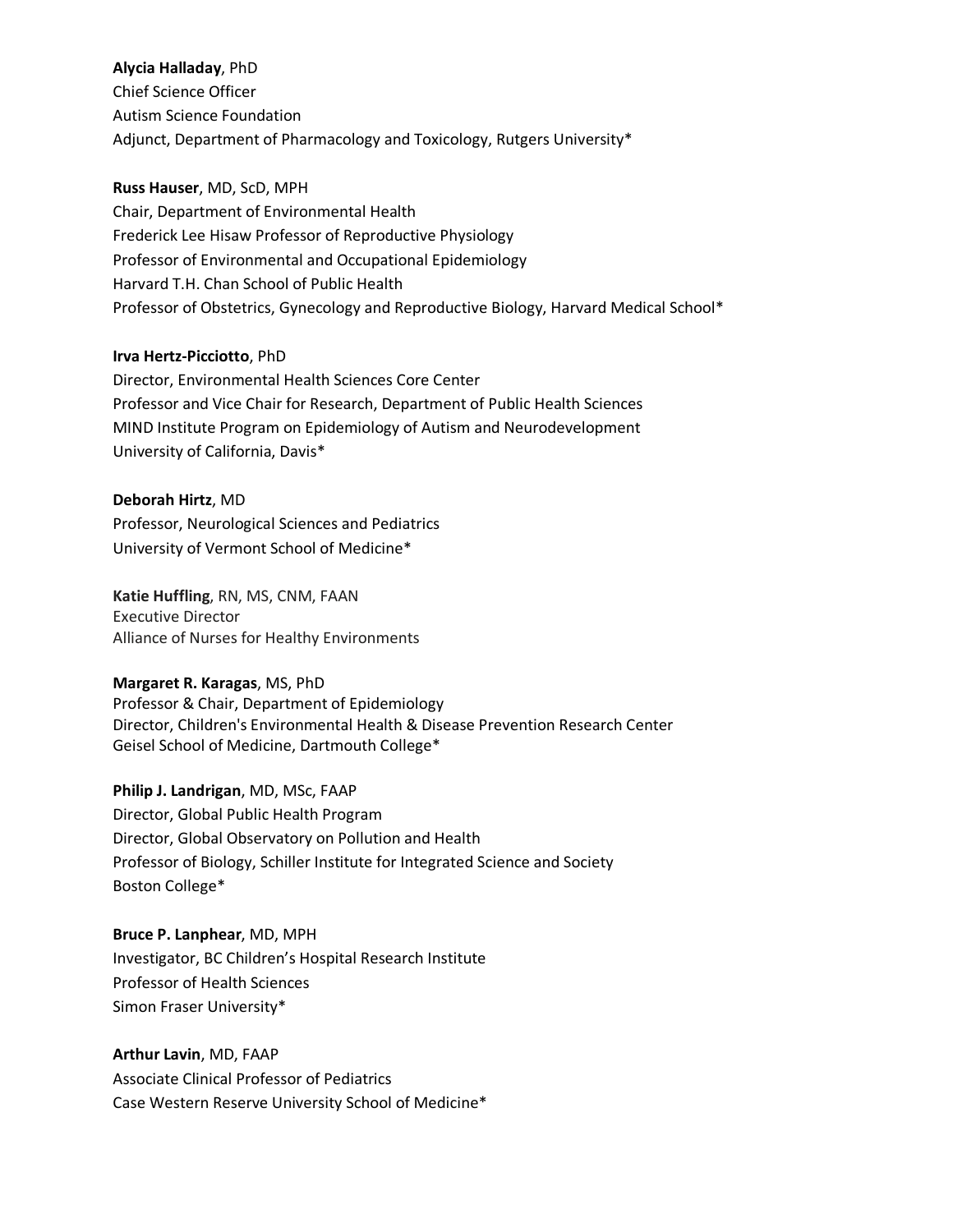**Emily Marquez**, PhD Staff Scientist Pesticide Action Network North America\*

**Melanie Marty**, PhD Retired, California Environmental Protection Agency

**Kelly McCue**, MD Chief, Obstetrics and Gynecology The Permanente Medical Group, North Valley\*

**Jennifer McPartland**, PhD Senior Scientist Environmental Defense Fund\*

**Mark Miller**, MD, MPH Director, Pediatric Environmental Health Specialty Unit University of California San Francisco\*

**Pamela Miller**, MS Executive Director Alaska Community Action on Toxics\*

**Mark A. Mitchell** MD, MPH, FACPM Chair, Council on Medical Legislation National Medical Association Associate Professor, George Mason University\*

## **Heather B. Patisaul**, PhD

Association Dean for Research and Professor College of Sciences, Center for Human Health and the Environment WM Keck Center for Behavioral Biology, NC State University\*

#### **Jerome A. Paulson**, MD, FAAP

Professor Emeritus, Pediatrics and of Environmental & Occupational Health George Washington University School of Medicine and Health Sciences George Washington University Milken Institute School of Public Health\*

## **Devon C. Payne-Sturges**, DrPH

Assistant Professor, Maryland Institute for Applied Environmental Health School of Public Health, University of Maryland\*

**Frederica Perera**, DrPH, PhD Professor of Public Health Director of Translational Research and Founding Director Columbia Center for Children's Environmental Health Mailman School of Public Health, Columbia University\*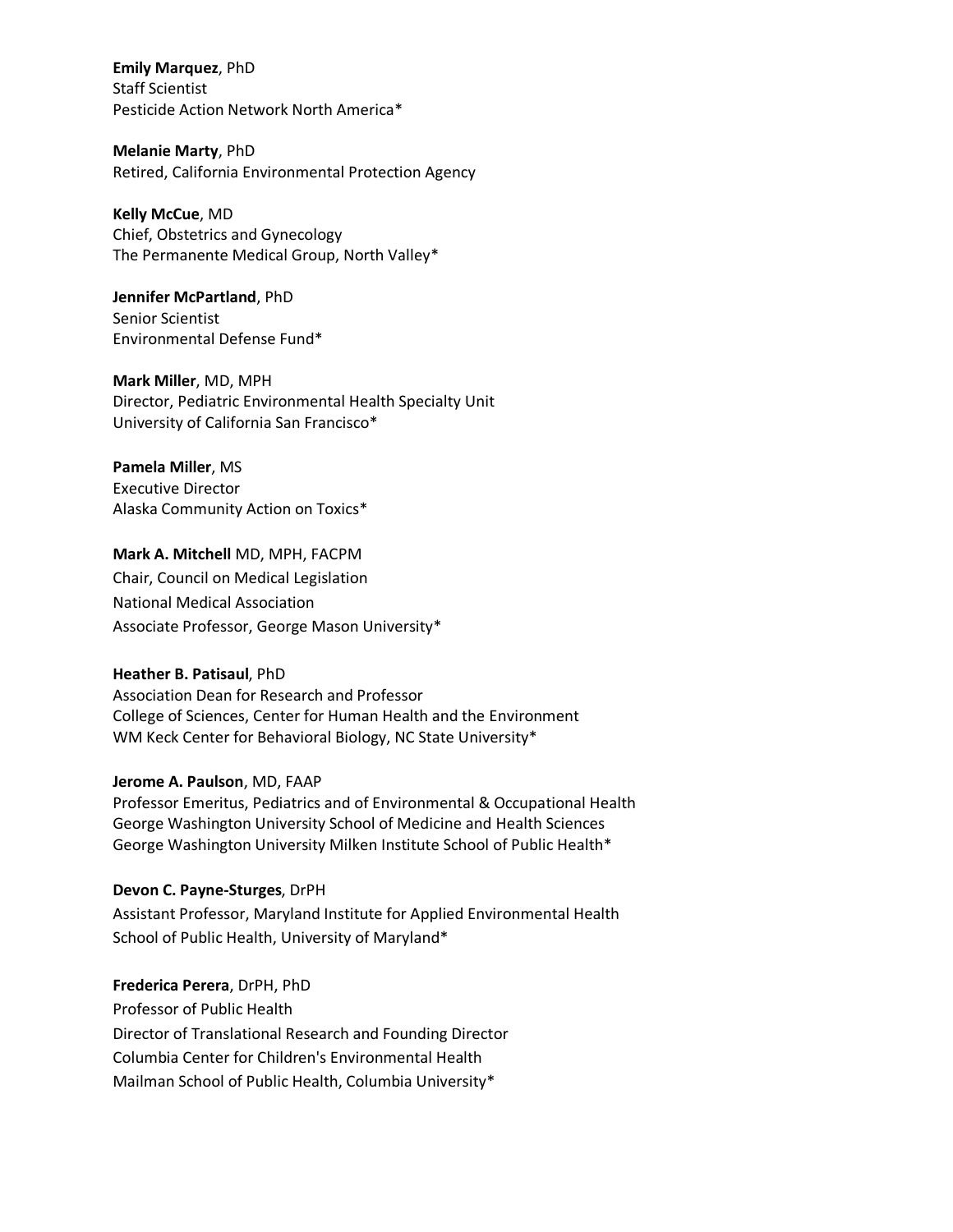**Beate Ritz**, MD, PhD Professor of Epidemiology Center for Occupational and Environmental Health Fielding School of Public Health, UCLA\*

**Leslie Rubin**, MD Associate Professor, Department of Pediatrics Morehouse School of Medicine Co-director, Southeast Pediatric Environmental Health Specialty Unit Emory University\*

**Jennifer Sass**, PhD Senior Scientist, Natural Resources Defense Council Professorial Lecturer, George Washington University\*

**Susan L. Schantz**, PhD Professor Emeritus of Toxicology and Neuroscience Beckman Institute for Advanced Science and Technology University of Illinois, Urbana-Champaign\*

**Ted Schettler**, MD, MPH Science Director Science and Environmental Health Network\*

**Veena Singla**, PhD Senior Scientist Natural Resources Defense Council\*

**Maureen Swanson**, MPA Director, Environmental Risk Reduction & Project TENDR The Arc\*

**Tanya Khemet Taiwo**, PhD, CPM, MPH Assistant Professor, Department of Midwifery, Bastyr University Co-Director, Environmental Health Sciences Center, UC Davis\*

**Heather Volk**, PhD, Associate Professor, Department of Mental Health, Johns Hopkins Bloomberg School of Public Health\*

**Thomas F. Webster**, DSc Professor, Department of Environmental Health Boston University School of Public Health\*

**Robin M. Whyatt**, DrPH Professor Emerita, Department of Environmental Health Sciences Mailman School of Public Health, Columbia University\*